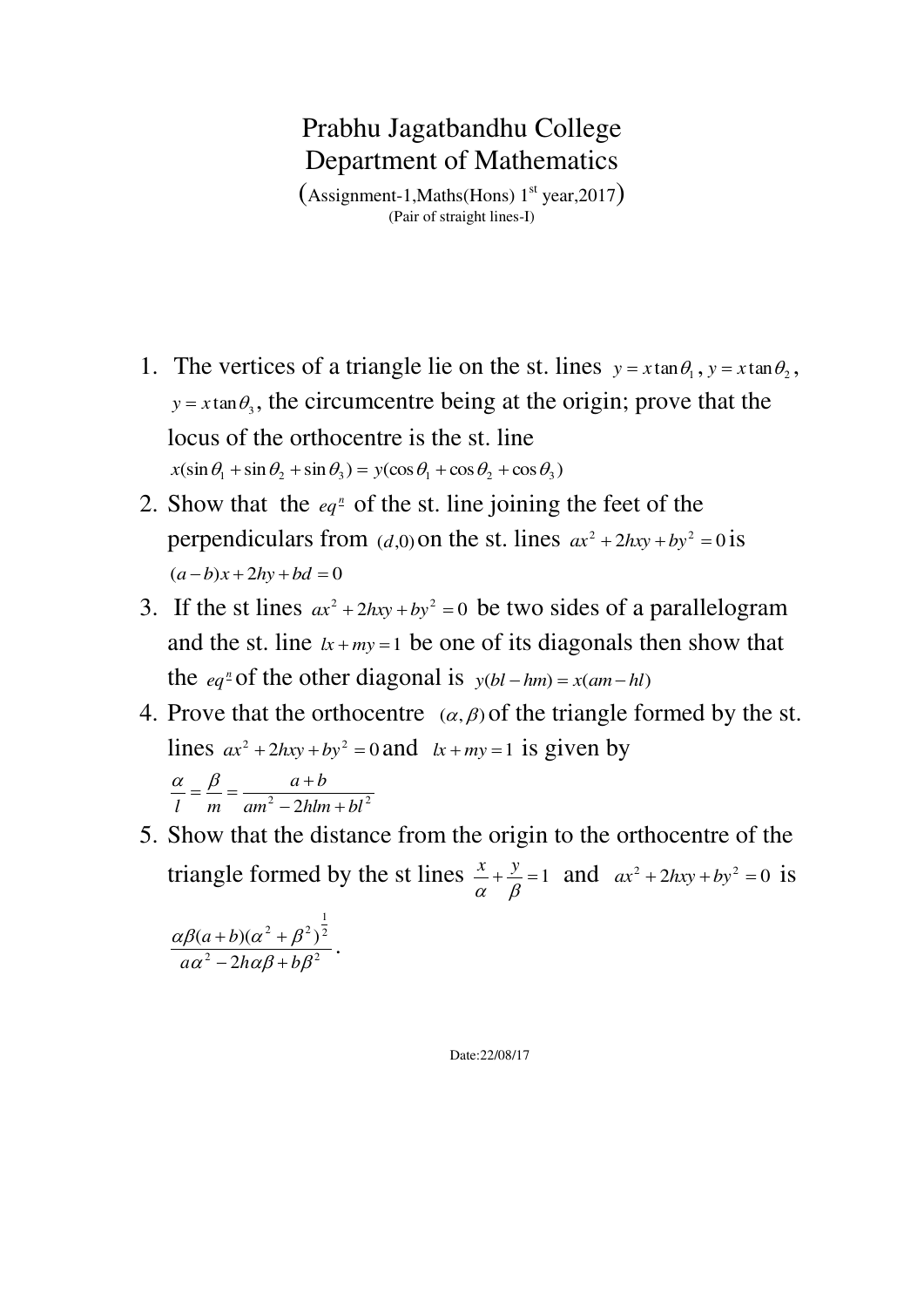$(Assignment-II, Maths(Hons) 1<sup>st</sup> year, 2017)$ (Pair of straight lines-II)

- 1. The st. line  $ax + by + c = 0$  bisects an angle between a pair of st. lines of which one is  $lx + my + n = 0$ . Show that the other line of the pair is  $(k + my + n)(a^2 + b^2) - 2(al + bm)(ax + by + c) = 0$
- 2. If the  $eq^{n}$   $ax^{2} + 2hxy + by^{2} + 2gx + 2fy + c = 0$  represents a pair of st lines, then show that the area of the triangle formed by the bisectors of the angles  $^{2}$  +  $\Delta h^{2}$  22  $a^{2}$

between them and the axis of x is  $\frac{1}{2h}$   $\frac{1}{a+b-h^2}$ . 2  $(a - b)^2 + 4$ *ab h*  $ca - g$ *h*  $(a-b)^2 + 4h$  $\overline{a}$  $(-b)^{2} + 4h^{2}$  ca – or 2 2 2  $(1-h^2)$ 2  $(a - b)^2 + 4$  $\overline{\phantom{a}}$ J  $\left(\frac{gh-af}{h-1^2}\right)$  $\setminus$ ſ  $\overline{a}$  $(-b)^{2} + 4h^{2} (gh$ *ab h gh af h*  $(a-b)^2 + 4h$ (show both results)

3. If the  $eq^n$   $ax^2 + 2hxy + by^2 + 2gx + 2fy + c = 0$  represents a pair of intersection st. lines then show that the square of the distance of the point of intersection

of the st. lines from the origin is  $\frac{c(a+b)-f^2-g^2}{a^2}$ *ab h*  $c(a+b) - f^2 - g$  $\overline{a}$  $(b) - f^2 -$ 

- 4. Show that the area of the parallelogram formed by  $ax^2 + 2hxy + by^2 + 2gx + 2fy + c = 0$  and  $ax^2 + 2hxy + by^2 - 2gx - 2fy + c = 0$  is  $h^2 - ab$ *c*  $2$   $-$ 2
- 5. If the  $eq^{n}$   $ax^{2} + 2hxy + by^{2} + 2gx + 2fy + c = 0$  represents two parallel st. lines then show that the distance from them is  $(a + b)$ 2 2  $a(a+b)$  $g^2 - ac$  $\overline{+}$  $\frac{-ac}{dx}$  or  $(a + b)$ 2 2  $b(a+b)$  $f^2 - bc$  $\overline{+}$  $\frac{-bc}{\sqrt{2}}$  (show) both results).
	-
- 6. The st. lines joining the origin to the common points of the curve  $ax^2 + 2hxy + by^2 = c$  and the st. line  $lx + my = 1$  are at right angles. Show that the locus of the foot of the perpendicular from the origin on the st. line is  $(a+b)(x<sup>2</sup> + y<sup>2</sup>) = c$

Date:12/9/17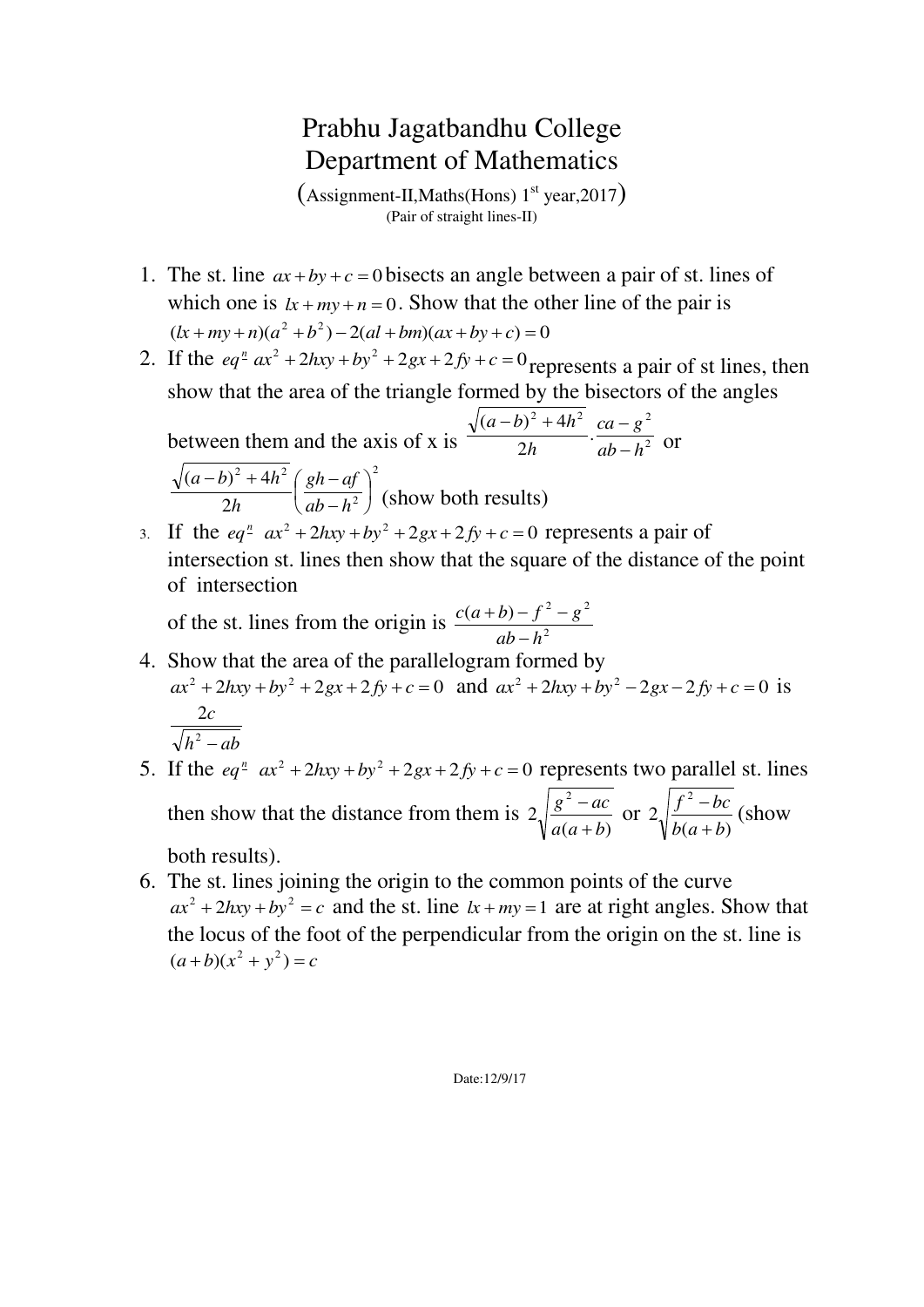$(Assignment-III, Maths(Hons) 1<sup>st</sup> year, 2017)$ (Canonical Form)

- 1. Discuss the nature of the conics and find centre and eccentricity
	- $3x^2 2xy + 3y^2 4x 4y 12 = 0$  and  $x^2 6xy + y^2 4x 4y + 12 = 0$
- 2. Discuss the nature of the conics and find axis, equation of latus rectum, focus(if possible)  $4x^2 - 4xy + y^2 - 8x - 6y + 5 = 0$ ,  $x^2 + 4xy + 4y^2 + 4x + y - 15 = 0$
- 3. Reducing the equation  $4x^2 + 4xy + y^2 4x 2y + a = 0$  to its canonical form, determine the nature of the conic for different values of a.
- 4. Discuss the nature of the conic  $x^2 + 2xy + y^2 4x 4y + 3 = 0$ .

Date:25/10/17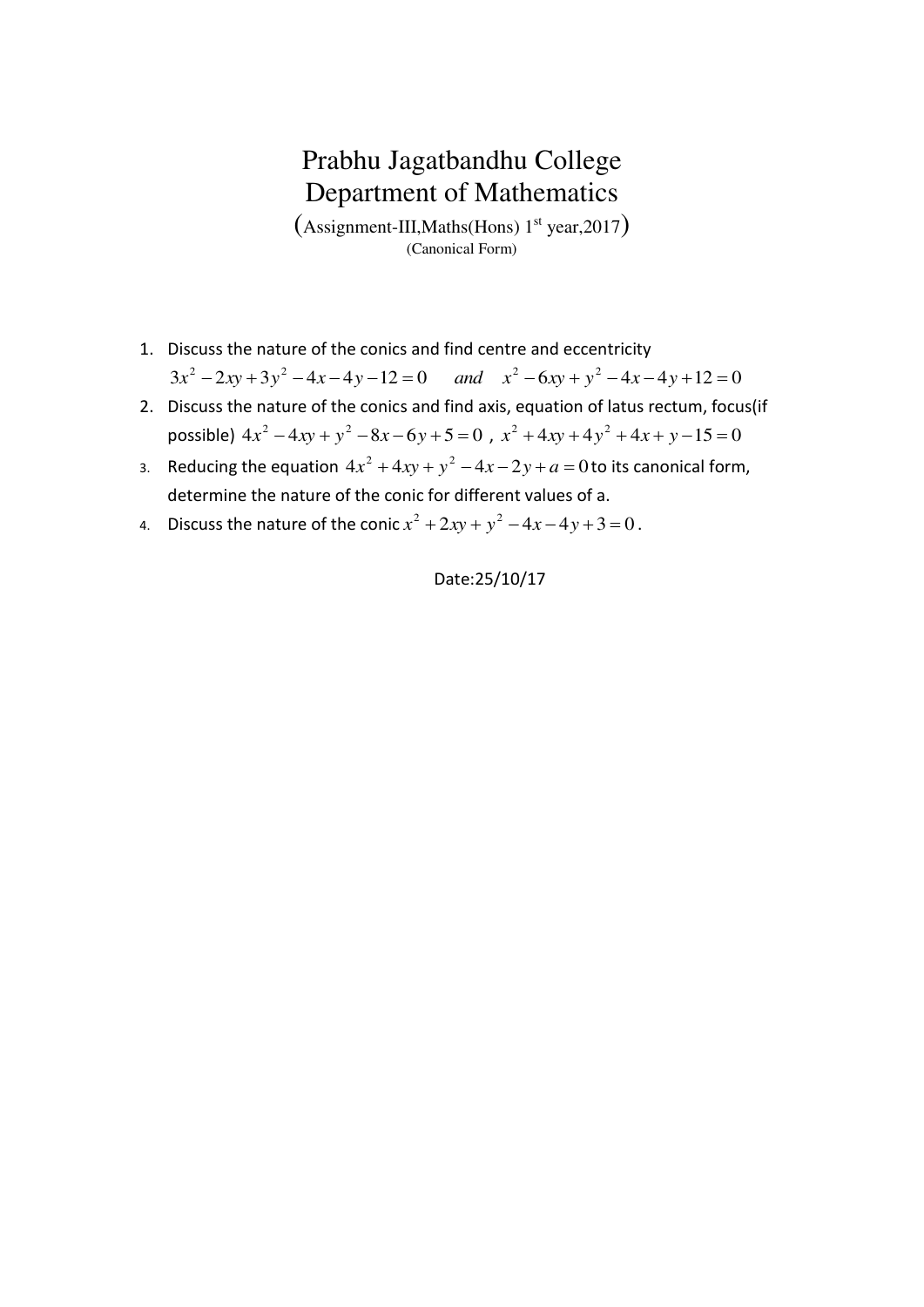$(Assignment-IV, Maths(Hons) 1<sup>st</sup> year, 2017)$ (Tangents)

- 1. Tangents are drawn to the parabola  $y^2 = 4ax$  at the points whose abscissa are in the ratio  $p:1$ . Show that the locus of their point of intersection is a parabola.
- 2. Show that the locus of the point of intersection of tangents to the parabola  $y^2 = 4ax$ at points whose ordinates are in the rat  $p^2$ :  $q^2$  is  $y^2 = \frac{p}{q^2} + \frac{q}{r^2} + 2qx$ . 2 2  $2 = \left(\frac{p^2}{2} + \frac{q^2}{2} + 2\right)dx$ *p q q*  $y^2 = \left(\frac{p^2}{a^2} + \frac{q^2}{n^2} + 2\right)$  $\bigg)$  $\setminus$  $\overline{\phantom{a}}$  $\setminus$ ſ  $=\frac{p}{2} + \frac{q}{2} +$
- 3. Tangents are drawn from  $(x_1, y_1)$  to the circle  $x^2 + y^2 = a^2$ ; prove that the area of the triangle formed by them and the straight line of joining their contact is

$$
\frac{a(x_1^2 + y_1^2 - a^2)^{\frac{3}{2}}}{x_1^2 + y_1^2}
$$

- 4. Find the area the triangle formed by the tangents from the point (h, k) to the parabola  $y^2 = 4ax$  and the chord of contact.
- 5. An ellipse is rotated through a right angle in its own plane about its centre, which is fixed. Prove that the locus of the point of intersection of a tangent to the ellipse in its original position with the tangent at the same point of the curve in the new position is  $(x^{2} + y^{2})(x^{2} + y^{2} - a^{2} - b^{2}) = 2(a^{2} - b^{2})xy.$

Date: